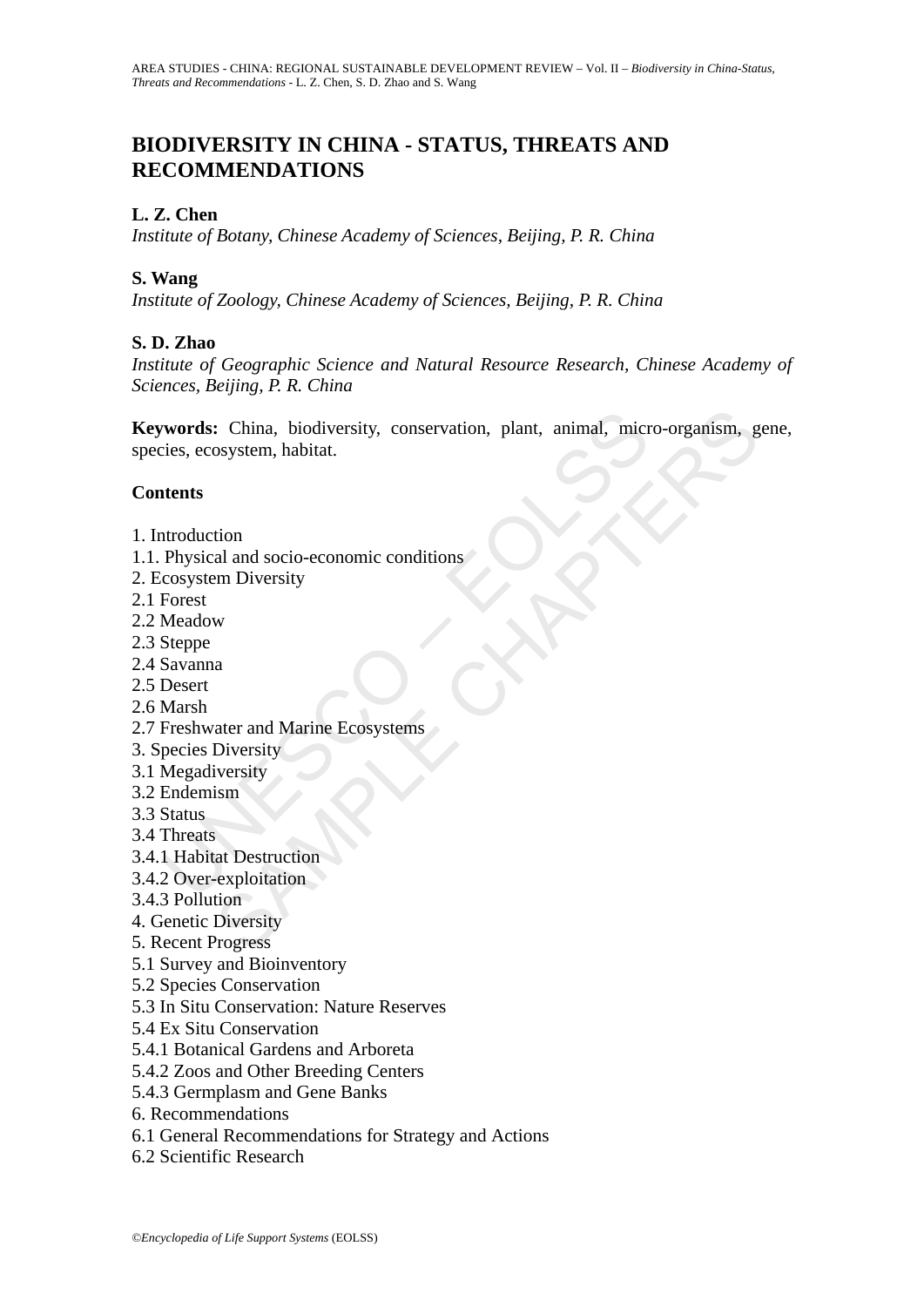Glossary Bibliography Biographical Sketches

#### **Summary**

Because of its unique physical conditions, China is one of the countries with the richest biodiversity in the world. But because of the very high pressures of population growth, rapid economic development and inappropriate management of ecosystems, the current status of biodiversity conservation in China is very serious. The Chinese government has paid much attention to biodiversity conservation since the 1950s. Many laws and regulations on conservation have been established in recent decades, great achievements have been made, and facilities for nature conservation have been greatly improved. Although there are still many difficulties, it is obvious that the situation regarding biodiversity in China will be improved in the near future.

#### **1. Introduction**

#### **1.1. Physical and socio-economic conditions**

China is situated in the east of Eurasia, on the edge of the Pacific Ocean, and not far from the Indian Ocean. It lies between  $3^{\circ} 51'$  to  $53^{\circ} 34'$  and  $73^{\circ} 40'$  to  $135^{\circ} 05'$ . The total area of its territory occupies about 9.6 million  $km^2$ , together with a sea area of 4.73 million  $km^2$ .

hough there are still many difficulties, it is obvious that the s<br>itversity in China will be improved in the near future.<br> **Arroduction**<br> **Physical and socio-economic conditions**<br> **Physical and socio-economic conditions**<br> there are still many difficulties, it is obvious that the situation regard with the situation and will be improved in the near future.<br> **Computer that will be improved in the near future.**<br> **Computer and socio-economic co** Most of China's vast area is located in mid latitudes. The great variety of its geographical and physical conditions create a very wide range of habitats favoring survival and multiplication of countless species, i.e. the distinct relief with many large mountain ranges and plateaus, the strong monsoonal influence on climate, the large number of rivers and lakes, the diversity of vegetation and soil types, and the wide continental shelf with scattered islands. In addition, natural processes over geological time have created many refuges for relic taxa and places of origin and radiation of new ones. All of these factors provide extremely favorable natural conditions not only for survival and development of biodiversity, but also for its protection and sustainable utilization.

Currently, the population in China is close to 1.3 billion, comprising about one fifth of the total world population. The annual increase in population is still about 15 million at present, but this is expected to drop off because the very successful family planning program which has been implemented in recent decades. The large total population and rapid increase has put tremendous pressure on biodiversity.

China is in an era of rapid industrial development, and has been maintaining a high economic growth rate recently. The average growth rate of GNP has been over 9.0% since the early 1980s. One of the consequences of the economic development has been rapid land use change, and this has added to the pressures facing biodiversity conservation.

Realizing the significance of biodiversity, the Chinese government has paid much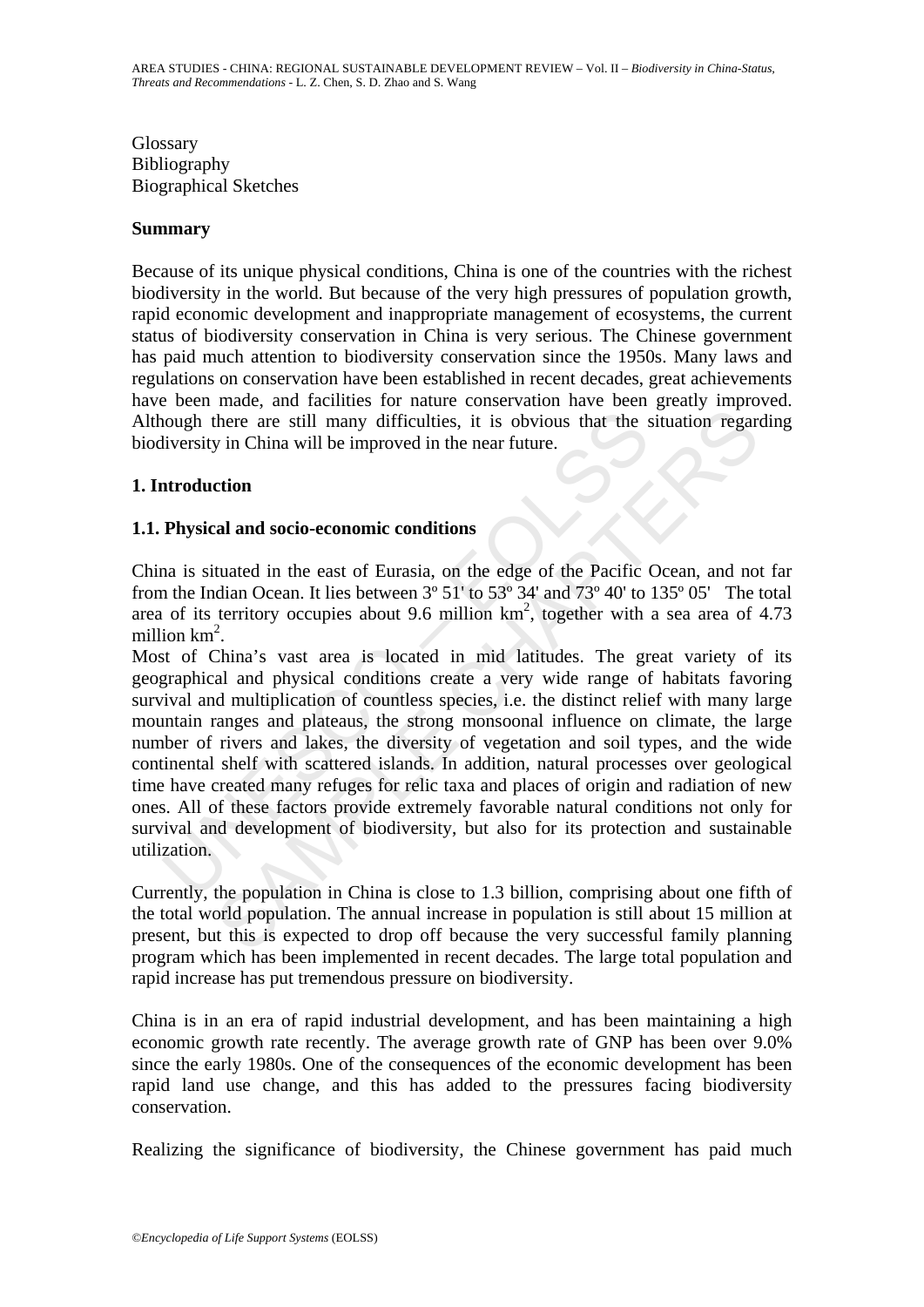attention to issues of nature conservation, and has made great achievements, especially in the last two decades. These include stronger legislation, regulations and policies, training human resources, developing inventories, research and public awareness programs, and increasing the number of reserves, botanical gardens, zoos and other facilities for both *in situ* and *ex situ* conservation needs.

Biodiversity (or biological diversity) is the total sum of life's variety in a region or the world. It deals with three levels: species diversity, genetic diversity and ecosystem diversity. Species diversity is the variety and abundance of all living organisms existing on earth. The total number of species has been estimated to range from 30 to 50 million. Genetic diversity relates to the sum total of genetic information contained in genes of individual organisms inhabiting the earth. Ecosystem diversity refers to the variety and abundance of different ecosystems, including the variety of habitats, biotic communities and ecological processes in the biosphere.

ecological processes in the biosphere.<br>
plan of the Chinese government sets a target of establishing a to<br>
rives by the year 2010, with a total acreage of 10% of the state-<br>
ab-wide biodiversity monitoring network is to be ical processes in the biosphere.<br>
f the Chinese government sets a target of establishing a total of 1200 nate<br>
y the year 2010, with a total acreage of 10% of the state's territory, and<br>
biodiversity monitoring network is The plan of the Chinese government sets a target of establishing a total of 1200 natural reserves by the year 2010, with a total acreage of 10% of the state's territory, and a state-wide biodiversity monitoring network is to be established. It is very clear that biodiversity will be well protected in the near future, although we are still facing many problems on conservation.

### **2. Ecosystem Diversity**

### **2.1 Forest**

The forested area of China is small with an unbalanced distribution and variety of types. The forest coverage is about 14%.

Forest has 212 main formations indicated by dominant species, co-dominant species or characteristic species in tree layers. In addition, the bamboo forests of China are very rich, with 36 formations, most of them are planted. Shrub-lands are fairly complex, with 113 formations. (Table l)

| <b>Ecosystem Type</b> | <b>Main Formation</b> |
|-----------------------|-----------------------|
| Forest                | 212                   |
| <b>Bamboo</b> forest  | 36                    |
| Shribland             | 113                   |
| Meadow                | 77                    |
| Steppe                | 45                    |
| Desert                | 52                    |
| Savanna               |                       |

Table l. Terrestrial Ecosystem Diversity in China

The forest of China can be broadly classified into coniferous forest, broad-leaved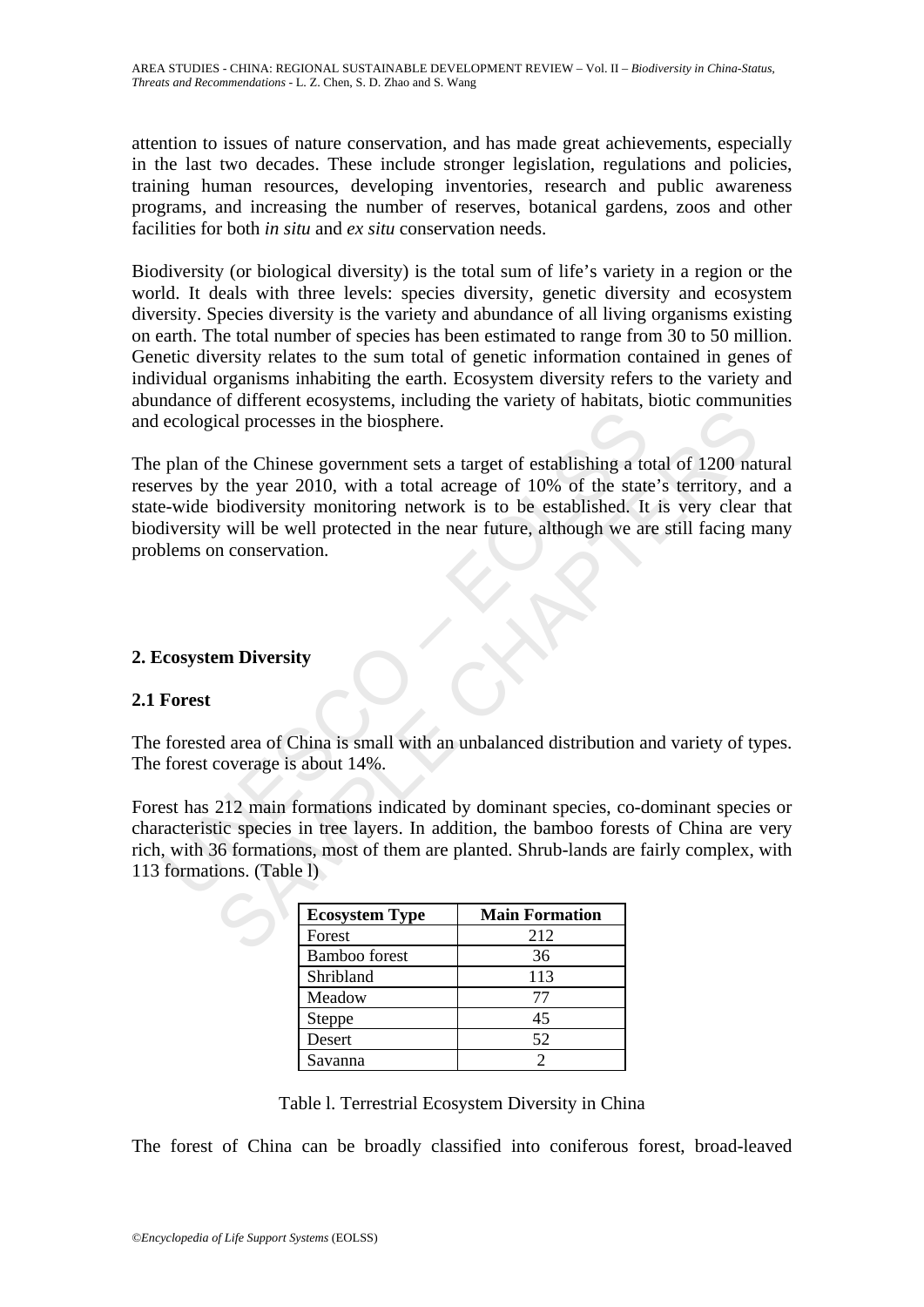deciduous forest, evergreen broad-leaved forest and coniferous and deciduous mixed forest, etc.

The coniferous forest in China consists of taiga (44 types), warm temperate coniferous forest (5 types) and subtropical and tropical coniferous forest (27 types).

The temperate coniferous and deciduous broad-leaved mixed forest is mainly distributed in Northeast China.

There are 42 main types of broad-leaved deciduous forest. They are widely distributed over hilly areas and mid or lower mountainous areas in the temperate zone, the warm temperate zone and the subtropical zone of China. Broad-leaved deciduous forest is the zonal vegetation of the warm temperate zone.

The broad-leaved evergreen forest contains a very wide range of broad-leaved evergreen tree species in the subtropical zone. Some of the animals inhabiting this forest are in imminent danger of extinction due to habitat destruction.

broad-leaved evergreen forest contains a very wide range of broas species in the subtropical zone. Some of the animals inhabiting inient danger of extinction due to habitat destruction.<br>
pical seasonal rain forest and trop leaved evergreen forest contains a very wide range of broad-leaved everge<br>s in the subtropical zone. Some of the animals inhabiting this forest at<br>anger of extinction due to habitat destruction.<br>assonal rain forest and tro Tropical seasonal rain forest and tropical rain forest covers a small area of Southern China. The 24 main types are dominated by more than one characteristic species. Tropical forests have been seriously destroyed, especially on Hainan Island. Protection of the remaining tropical forest is therefore a priority for biodiversity conservation in China.

#### **2.2 Meadow**

The meadows are those communities which developed under appropriate moisture conditions. The dominant species are mesophytes and perennial plants. They can be divided into several types: typical meadows (27 formations), saline meadows (20 formations), marsh meadows (9 formations) and high cold meadows (21 formations). In total, there are 77 meadow formations.

### **2.3 Steppe**

Steppe consists of perennial xeric herbs, occurring from the temperate to tropical zone. It is an ecosystem developed under certain hydrothermal conditions of semi-humid and semi-arid regions. There are 45 formations of steppe, broadly classified as meadow steppe, typical steppe, desert steppe and high cold steppe. The steppe can be found in temperate semi-arid zones, such as the Qinghai-Xizang (Tibet) Plateau and the mountainous areas of arid regions where the typical dominants are species of *Stipa, Festuca, Aneurolepidium, Cleistogenes and Artemisia*. The total area of temperate steppe in China is 315 million ha. Due to over exploitation and over-grazing, the steppes have deteriorated and the degenerative area has been estimated at 30% of the total.

### **2.4 Savanna**

Influenced by the warm air mass from the South China Sea and Indian Ocean, the tropical regions are covered with tropical forests, while the arid savanna can only be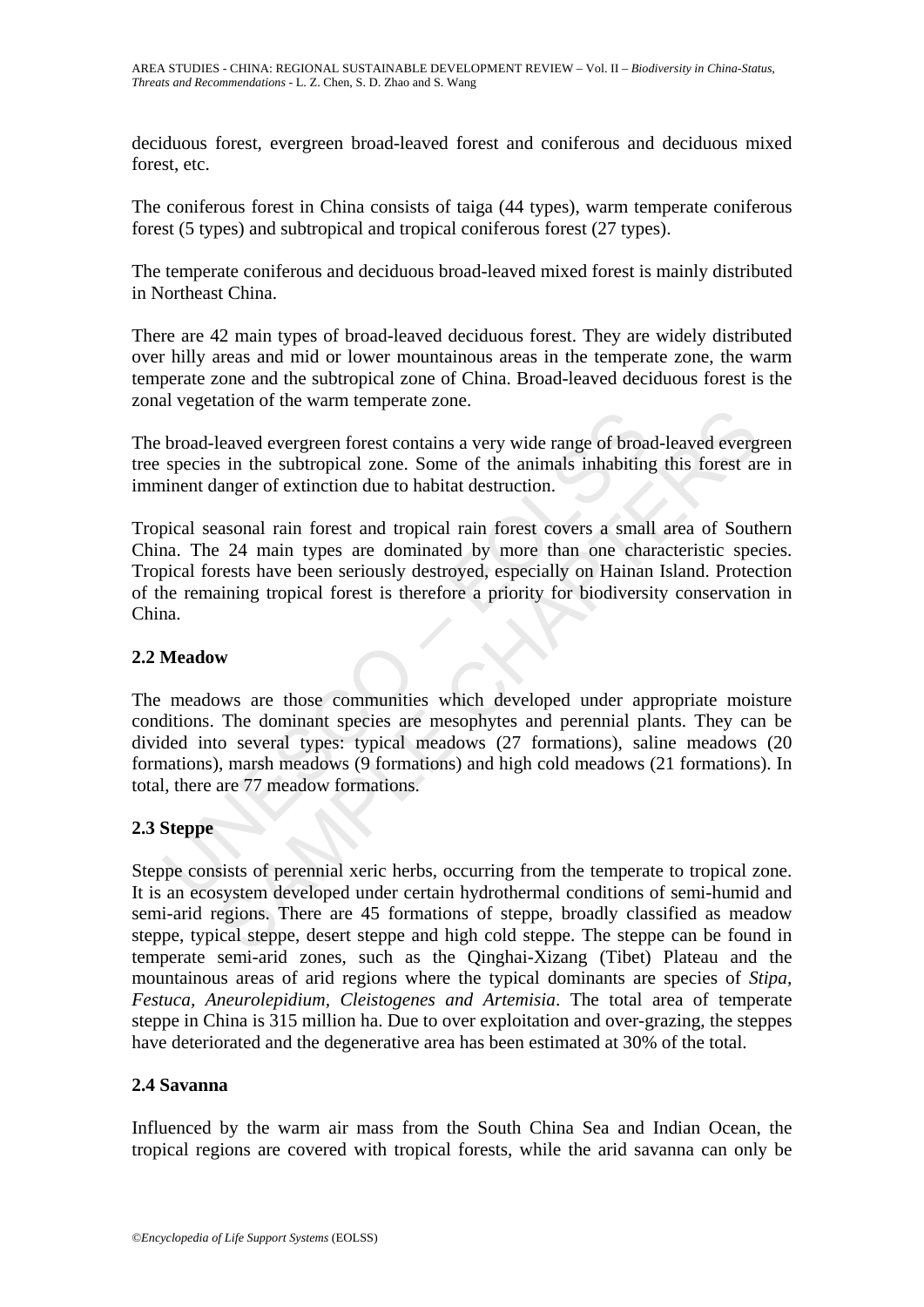found in the xerothermic valley in southern Yunnan and some parts of Hainan Island. In addition, some tropical forests which have been repeatedly felled have become secondary savanna.

### **2.5 Desert**

Desert covers a total of 20% of the land area and is mainly found in northwestern region of the country. There are 52 formations of desert, divided into small wood desert, shrub desert, dwarf shrub desert, and cushion-like dwarf shrub desert.

#### **2.6 Marsh**

This is a kind of wetland dominated by emergent plants, and typically supporting high diversity of birds and fishes. There are approximately 19 marsh formations which can be recognized as follows: herbaceous marsh (14), woody marsh (4) and peatbog (1). Chinese mangrove (a tropical marsh forest), has 18 formations.

rsity of birds and fishes. There are approximately 19 marsh for<br>ecognized as follows: herbaceous marsh (14), woody marsh (4<br>nese mangrove (a tropical marsh forest), has 18 formations.<br>total area of marsh is about 11.5 mill If birds and fishes. There are approximately 19 marsh formations which<br>the birds and fishes. There are approximately 19 marsh formations which<br>zed as follows: herbaceous marsh (14), woody marsh (4) and peatbog<br>angrove (a t The total area of marsh is about 11.5 million ha. It occurs in the mountainous area of the North-east, Sanjiang Plain and Qinghai-Xizang (Tibet) Plateau. The largest marsh was the Sanjiang Plain, Heilongjiang Province, which has now been mostly reclaimed and turned into farmland. The remaining 2.27 million ha are protected to some extent through establishment of nature reserves.

In addition, there are 17 formations of tundra, alpine cushion-like and alpine mobile sand vegetation, each occupying relatively small areas. **2.7 Freshwater and Marine Ecosystems** 

Freshwater and marine ecosystem are home to a tremendous diversity of fishes, amphibians, invertebrates, aquatic plants and microorganisms. The richness of biological diversity in coral reefs is sometimes compared to that of tropical rainforest.

Marine ecosystems are far more diverse than terrestrial ones at higher taxonomic levels e.g. phyla, and marine organisms are also highly diverse at the genetic level. Freshwater habitats are relatively discrete units causing hydro-biodiversity to be highly localized.

Accordingly, freshwater ecosystems support a very high degree of endemism. Biodiversity is known to be very high in both freshwater and marine ecosystems, but scientists believe that the deep sea floor may contain as many as a million undescribed species.

Among the many rivers, streams and lakes in China, there are 22 rivers longer than 1000 km and 2848 lakes larger than 1  $km^2$ . Seven hundred and seventy two species of fish are distributed in freshwater ecosystem. China is one of the largest producers of freshwater fish in the world. The silver carp (*Hypophthalmichthys molitrix*), bighead (*Aristichthys nobilis*) and grass carp (*Ctenopharyngodon idellus*) are very well-known in aquaculture.

China is also very rich in marine fishes, with 1694 species recorded from China's seas. These comprise 175 chondrichthyes and 1519 teleosts. From the total of 2804 fish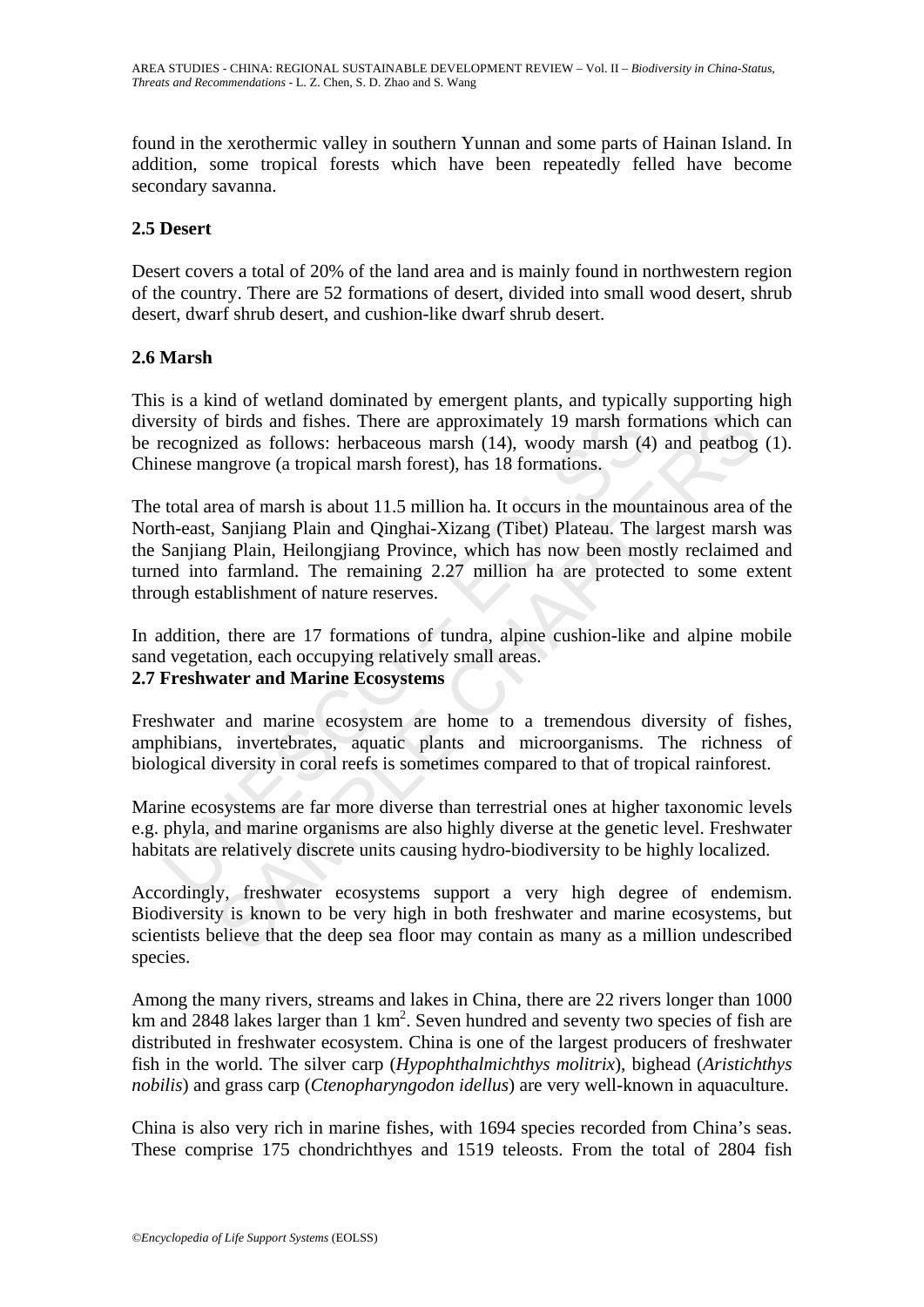#### species recorded, 440 are considered to be endemic.

- -
- -

## TO ACCESS ALL THE **17 PAGES** OF THIS CHAPTER, Visit: [http://www.eolss.net/Eolss-sampleAllChapter.aspx](https://www.eolss.net/ebooklib/sc_cart.aspx?File=E1-54-16)

#### **Bibliography**

Biodiversity Committee of the Chinese Academy of Sciences (1992). *Biodiversity in China—Status and Conservation Needs.* Science Press, Beijing and New York. [A booklet prepared for the Rio World Summit held in 1992. Although short, it is the earliest publication on the biodiversity of China, playing a very important role for briefly introducing the definitions of biodiversity, describing the status and recommendations for better conservation]

Chen Lingzhi et all (1993). *China's Biodiversity—Current Status and Conservation strategy*. Science Press. Beijing [The earliest comprehensive publication on China's biodiversity, describing the status and the strategies for improving conservation]

Compilation Group of China's Biodiversity: A Country Study (1998). *China's Biodiversity: A Country Study.* China Environmental Science Press. Beijing. [A most comprehensive publication on biodiversity in China, prepared for implementation of the International Convention of Biodiversity. It covers various aspects of biodiversity of China, from baseline, status and measures for improving conservation]

#### **Biographical Sketches**

Exercity Committee of the Chinese Academy of Sciences (1992). *Biodiversity*<br>
ivervation *Needs.* Science Press, Beijing and New York. [A booklet preparentiation *Needs.* Science Press, Beijing and New York. [A booklet pre SCOMETY COMENTIC CONDUCT SCONDIGNET CONDIGIVENT COMENDIBITY IN China-Status Needs. Science Press, Beijing and New York. [A booklet prepared for the Rio Win 1992. Although short, it is the earliest publication on the biodiv **Chen Lingzhi**, a Professor of Plant Ecology in the Center of Plant Ecology and Biodiversity Conservation, Institute of Botany, Chinese Academy of Sciences. She graduated from Department of Biology, Fudan University in l954. As a visiting scholar, she worked at Merlewood Research Station, Institute of Terrestrial Ecology, U.K. from l979-l98l. She has been working in the following fields: mountain vegetation types and their distribution in Chinese temperate regions; planning the development of agriculture, forestry, animal husbandry sideline production; research on biomass, energy flow, water and nutrient cycling and litter decomposition of forests, and conservation of biodiversity; studies on the effect of contaminated material on plant and soil and protection of the natural environment in mountainous regions of temperate zone China. Several monographs have been published, such as The Ecology of Beijing Tainjin Region (l990); Biodiversity in China (l993); Study on Regressive Ecosystem in China (l995); Nutrient Cycling of Forest Ecosystem in China (l997); Forest Diversity and Its Geographical Distribution in China (l997); Studies on Structure and Function of Forest Ecosystems in Warm-temperate Zone (l997); The Effect of Human Activity on Ecosystem Diversity (l999); Biodiversity Science—Principle and Practice (2001). More than 100 papers have been published as well, such as "Studies on Chinese Arborvitae (*Platycladus orientalis*), Forest and Its Biomass in Beijing" (l986); "The Chemical Element of Planted Forest of *Pinus tabulaeformis*" (l987); "The Ordination, Quantitative Classification of Mountain Coniferous Forest in Warm-temperate Regions" (l992) and "Frontiers in Biodiversity Science" ( l997).

**Wang Sung**, Fudan University. Research Professor of Institute of Zoology of Chinese Academy of Sciences (CAS), member of China Council for International Cooperation on Environment and Development (CCICED) and Co-Chair of Biodiversity Working Group/CCICED. Other honors include Vice President of China Zoo Association, Member and Vice Chair of China National Committee for IUBS, Vice President of China Foundation for Protection of Wild Animals and Plants. Song Qingling Foundation, member and advisor of CAS Biodiversity Committee, etc. Previous honors include Executive Vice Chairman and Advisor of Endangered Species Scientific Commission of P.R.C. (1983-2000),